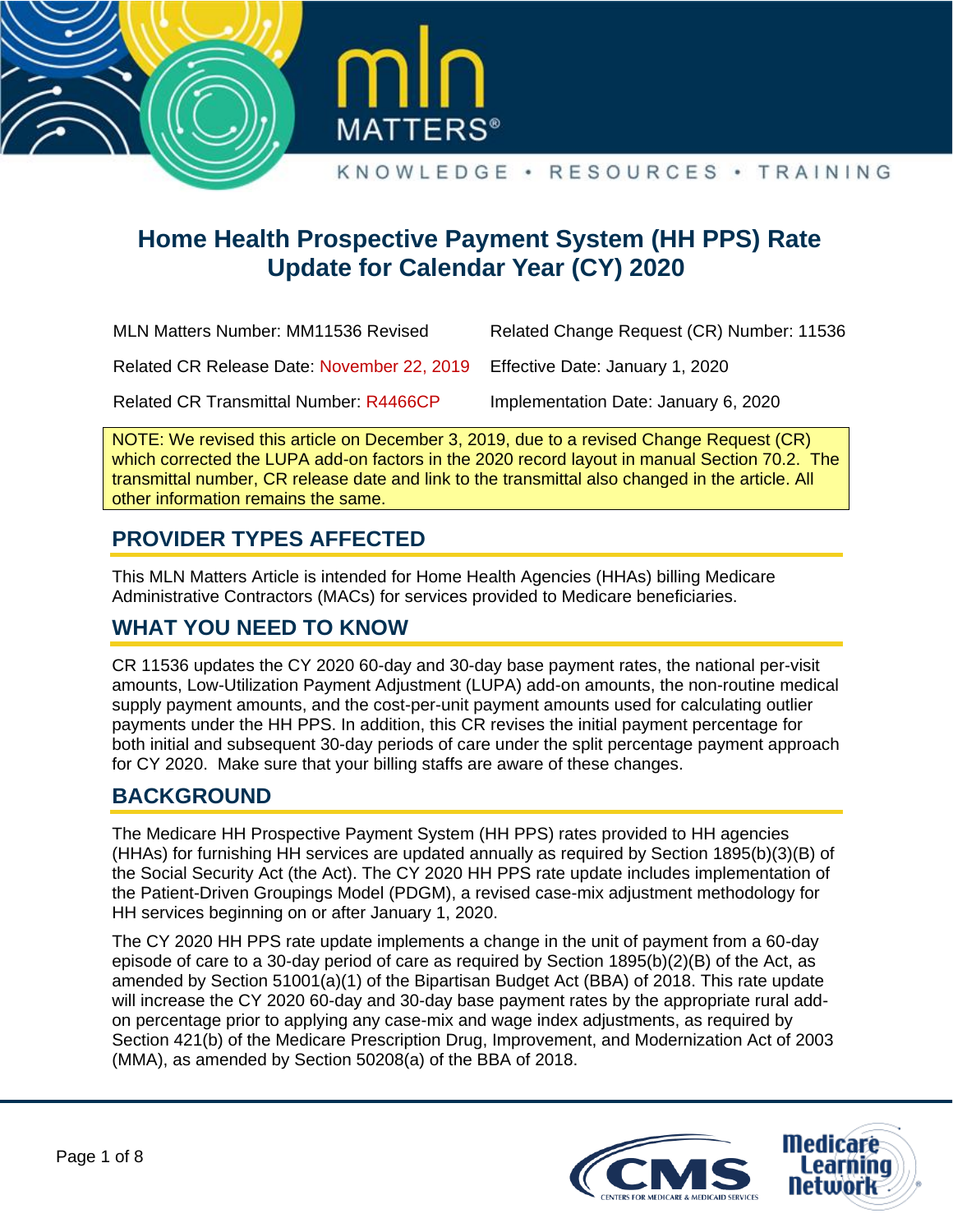Finally, in CY 2020, for existing HHAs (that is, HHAs certified for participation in Medicare with effective dates prior to January 1, 2019), the split-percentage payment will be reduced from the current 60/50 percent (dependent on whether the request for anticipated payment (RAP) is for an initial or subsequent period of care) to 20 percent in CY 2020 for all 30-day HH periods of care (both initial and subsequent periods of care).

Newly-enrolled HHAs (that is, HHAs certified for participation in Medicare effective on or after January 1, 2019), will not receive split-percentage payments for CY 2020 but are required to submit "no-pay" RAPs for all 30-day HH periods of care.

#### **Market Basket Update**

Section 53110 of the BBA of 2018 amended Section 1895(b)(3)(B) of the Act, such that for HH payments for CY 2020, the HH payment update is required to be 1.5 percent. The multifactor productivity (MFP) adjustment is not applied to the BBA of 2018 mandated 1.5 percent payment update. Section 1895(b)(3)(B) of the Act requires that the HH payment update be decreased by 2 percentage points for those HHAs that do not submit quality data as required by the Secretary. For HHAs that do not submit the required quality data for CY 2020, the HH payment update would be -0.5 percent (1.5 percent minus 2 percentage points).

#### **National, Standardized 60-Day Episode Payment and 30-Day Period Payment Amounts**

As finalized in the CY 2019 HH PPS final rule, the unit of HH payment will change from a 60-day episode to a 30-day period effective for those 30-day periods beginning on or after January 1, 2020. The standardized 60-day payment rate will apply to case-mix adjusted episodes (that is, not low-utilization payment adjustments (LUPAs)) beginning on or before December 31, 2019, and ending on or after January 1, 2020. As such, the latest date a 60-day crossover episode could end on is February 28, 2020. Those 60-day episodes that begin on or before December 31, 2019, but are LUPA episodes, will be paid the national, per-visit payment rates.

To determine the CY 2020 national, standardized 60-day episode payment rate for those 60-day episodes that span the implementation date of the PDGM and the change to a 30-day unit of payment, CMS applies a wage index budget neutrality factor of 1.0060 and the HH payment update percentage of 1.5 percent for HHAs that submit the required quality data and by 1.5 percent minus 2 percentage points, or- 0.5 percent for HHAs that do not submit the required quality data. These two episode payment rates are shown in Tables 1 and 2.

## **Table 1 - CY 2020 NATIONAL, STANDARDIZED 60-DAY EPISODE PAYMENT AMOUNT**

| <b>CY 2019</b><br>National,<br><b>Standardized 60-Day</b><br><b>Episode Payment</b> | <b>Wage Index</b><br><b>Budget Neutrality</b><br><b>Factor</b> | <b>CY 2020 HH</b><br><b>Payment</b><br><b>Update</b> | <b>CY 2020</b><br>National,<br><b>Standardized 60-Day</b><br><b>Episode Payment</b> |
|-------------------------------------------------------------------------------------|----------------------------------------------------------------|------------------------------------------------------|-------------------------------------------------------------------------------------|
| \$3,154.27                                                                          | X 1.0060                                                       | X 1.015                                              | \$3,220.79                                                                          |

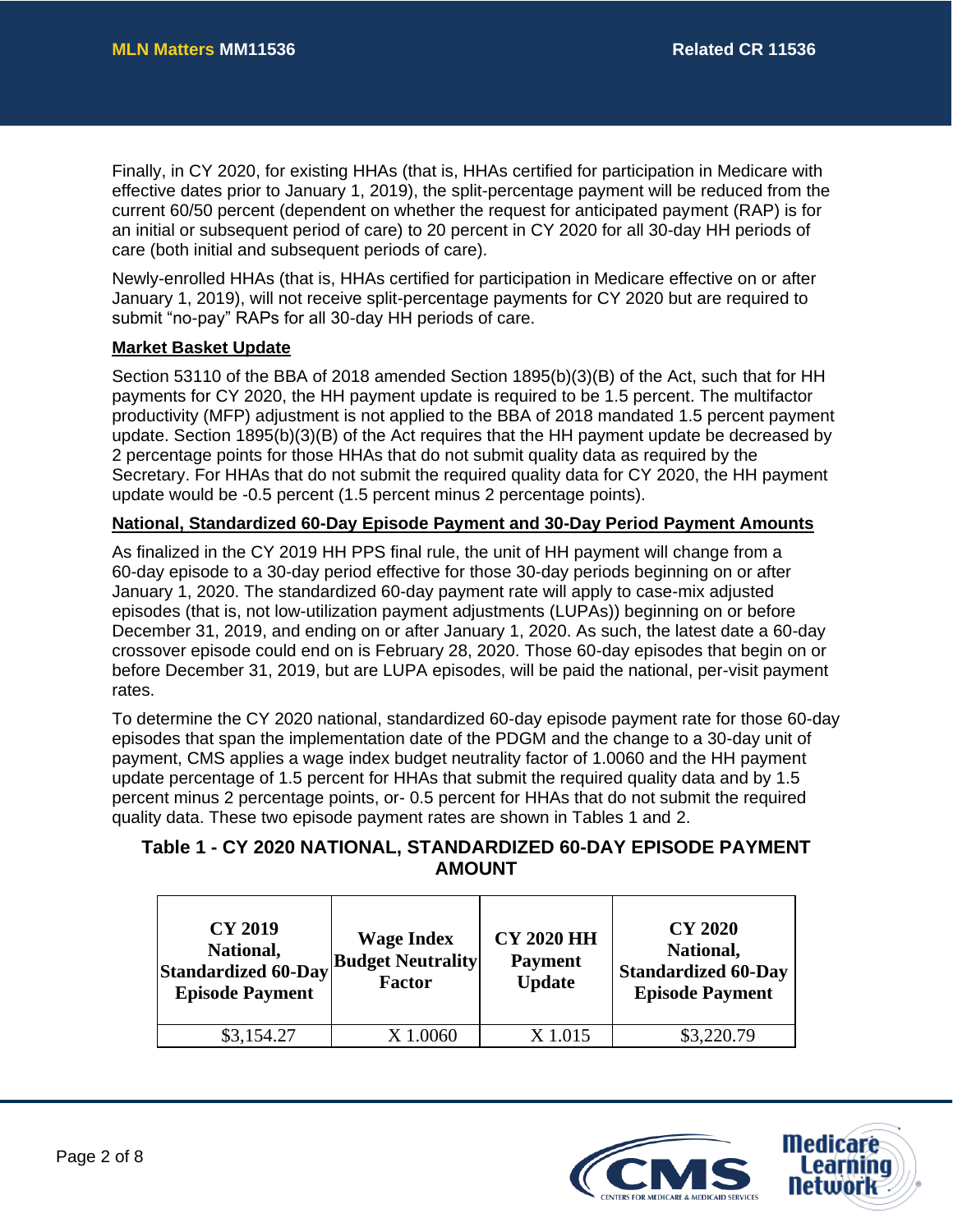### **Table 2 - CY 2020 NATIONAL, STANDARDIZED 60-DAY EPISODE PAYMENT AMOUNT FOR HHAS THAT DO NOT SUBMIT THE QUALITY DATA**

| CY 2019 National,<br><b>Standardized 60- Day</b><br><b>Episode Payment</b> | <b>Wage Index</b><br><b>Budget</b><br><b>Neutrality</b><br><b>Factor</b> | <b>CY 2020 HH</b><br><b>Payment</b><br><b>Update Minus 2</b><br>Percentage<br><b>Points</b> | <b>CY 2020</b><br>National,<br><b>Standardized</b><br><b>60-Day Episode</b><br><b>Payment</b> |
|----------------------------------------------------------------------------|--------------------------------------------------------------------------|---------------------------------------------------------------------------------------------|-----------------------------------------------------------------------------------------------|
| \$3,154.27                                                                 | X 1.0060                                                                 | X 0.995                                                                                     | \$3,157.33                                                                                    |

To determine the CY 2020 national, standardized 30-day period payment rate beginning January 1, 2020, CMS applies a wage index budget neutrality factor of 1.0063 and the HH payment update percentage of 1.5 percent for HHAs that submit the required quality data and by 1.5 percent minus 2 percentage points, or -0.5 percent for HHAs that do not submit the required quality data. These two episode payment rates are shown in Tables 3 and 4.

#### **Table 3 - CY 2020 NATIONAL, STANDARDIZED 30-DAY PERIOD PAYMENT AMOUNT**

| <b>CY 2019</b><br><b>30-day Budget Neutral (BN)</b><br><b>Standard Amount</b> | <b>Wage Index</b><br><b>Budget</b><br><b>Neutrality</b><br><b>Factor</b> | <b>CY 2020</b><br>HН<br><b>Payment</b><br><b>Update</b> | <b>CY 2020</b><br>National,<br><b>Standardized</b><br><b>30-Day Period</b><br><b>Payment</b> |
|-------------------------------------------------------------------------------|--------------------------------------------------------------------------|---------------------------------------------------------|----------------------------------------------------------------------------------------------|
| \$1,824.99                                                                    | X 1.0063                                                                 | X 1.015                                                 | \$1,864.03                                                                                   |

## **Table 4 - CY 2020 NATIONAL, STANDARDIZED 30-DAY PERIOD PAYMENT AMOUNT FOR HHAS THAT DO NOT SUBMIT THE QUALITY DATA**

| CY 2019 National,<br><b>Standardized 30-Day</b><br><b>Period Payment</b> | <b>Wage</b><br><b>Index</b><br><b>Budget</b><br><b>Neutrality</b><br><b>Factor</b> | <b>CY 2020 HH</b><br><b>Payment Update</b><br><b>Minus 2</b><br><b>Percentage Points</b> | CY 2020 National,<br><b>Standardized 30-Day</b><br><b>Period Payment</b> |
|--------------------------------------------------------------------------|------------------------------------------------------------------------------------|------------------------------------------------------------------------------------------|--------------------------------------------------------------------------|
| \$1,824.99                                                               | X 1.0063                                                                           | X 0.995                                                                                  | \$1,827.30                                                               |

The payments for both the CY 2020 national, standardized 60-day episode payment rate and the CY 2020 national, standardized 30-day period payment rate are further adjusted by the individual episode's case-mix weight and by the applicable wage index.

#### **National Per-Visit Rates**

In order to calculate the CY 2020 national per-visit payment rates, CMS starts with the CY 2019 national per-visit rates. CMS applies a wage index budget neutrality factor of 1.0066 to ensure

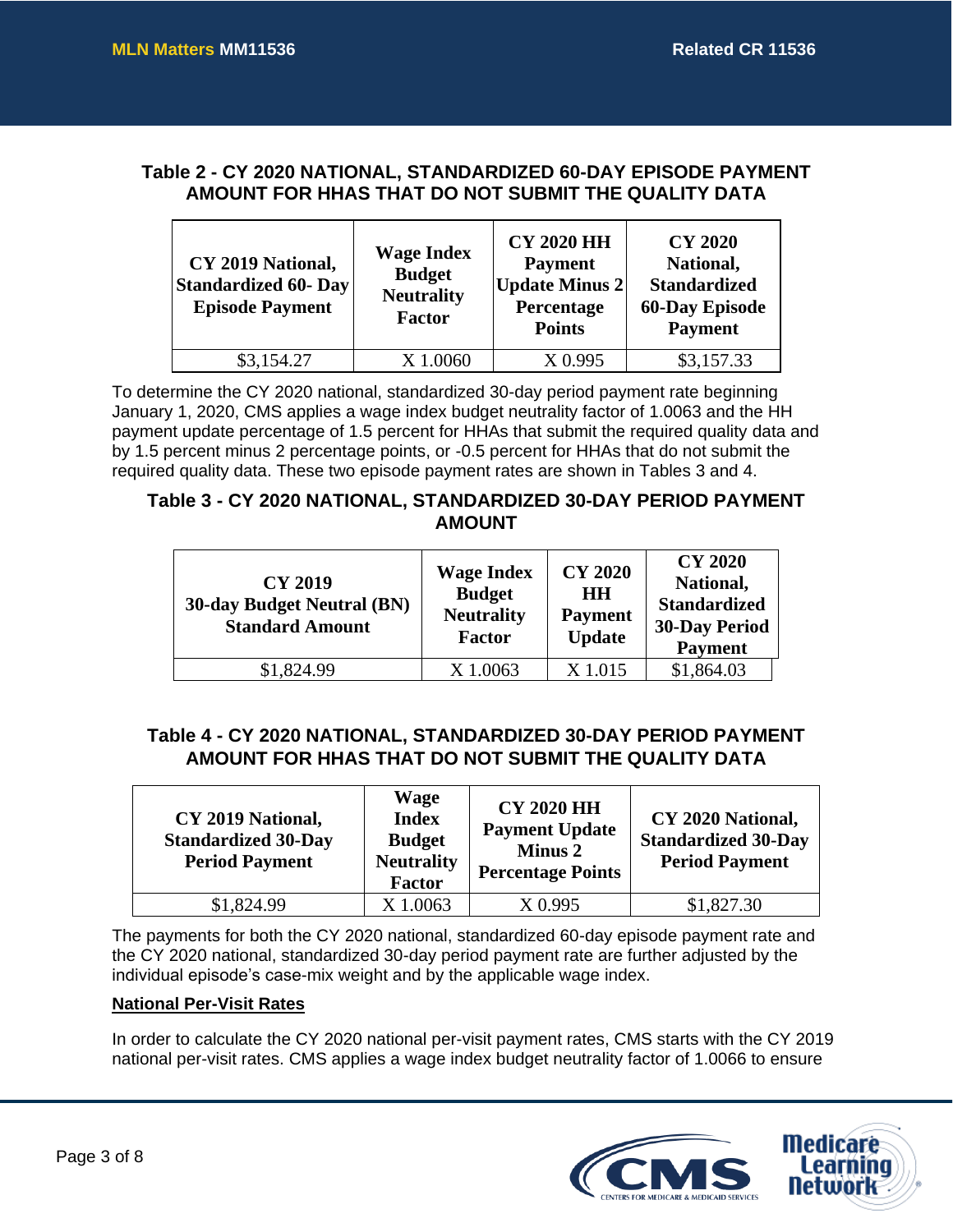budget neutrality for LUPA per-visit payments after applying the CY 2020 wage index. The pervisit rates are then updated by the CY 2020 HH payment update of 1.5 percent for HHAs that submit the required quality data and by 0.995 for HHAs that do not submit quality data. The pervisit rates are shown in Tables 5 and 6.

| <b>HH</b> Discipline           | <b>CY 2019</b><br><b>Per-Visit</b><br><b>Payment</b> | <b>Wage</b><br><b>Index</b><br><b>Budget</b><br><b>Neutrality</b><br><b>Factor</b> | <b>CY 2020</b><br><b>HH Payment</b><br><b>Update</b> | <b>CY 2020</b><br><b>Per-Visit</b><br><b>Payment</b> |
|--------------------------------|------------------------------------------------------|------------------------------------------------------------------------------------|------------------------------------------------------|------------------------------------------------------|
| Home Health Aide               | \$66.34                                              | X 1.0066                                                                           | X 1.015                                              | \$67.78                                              |
| <b>Medical Social Services</b> | \$234.82                                             | X 1.0066                                                                           | X 1.015                                              | \$239.92                                             |
| Occupational Therapy           | \$161.24                                             | X 1.0066                                                                           | X 1.015                                              | \$164.74                                             |
| Physical Therapy               | \$160.14                                             | X 1.0066                                                                           | X 1.015                                              | \$163.61                                             |
| <b>Skilled Nursing</b>         | \$146.50                                             | X 1.0066                                                                           | X 1.015                                              | \$149.68                                             |
| Speech-Language Pathology      | \$174.06                                             | X 1.0066                                                                           | X 1.015                                              | \$177.84                                             |

**Table 5 - CY 2020 NATIONAL PER-VISIT PAYMENT AMOUNTS FOR HHAS**

## **Table 6 - CY 2020 NATIONAL PER-VISIT PAYMENT AMOUNTS FOR HHAS THAT DO NOT SUBMIT THE REQUIRED QUALITY DATA**

| <b>HH Discipline</b>           | <b>CY 2019</b><br><b>Per-Visit</b><br><b>Rates</b> | <b>Wage</b><br><b>Index</b><br><b>Budget</b><br><b>Neutrality</b><br><b>Factor</b> | <b>CY 2020</b><br><b>HH</b> Payment<br><b>Update</b><br><b>Minus 2</b><br>Percentage<br><b>Points</b> | <b>CY 2020 Per-</b><br><b>Visit Rates</b> |
|--------------------------------|----------------------------------------------------|------------------------------------------------------------------------------------|-------------------------------------------------------------------------------------------------------|-------------------------------------------|
| Home Health Aide               | \$66.34                                            | X 1.0066                                                                           | X 0.995                                                                                               | \$66.44                                   |
| <b>Medical Social Services</b> | \$234.82                                           | X 1.0066                                                                           | X 0.995                                                                                               | \$235.19                                  |
| Occupational Therapy           | \$161.24                                           | X 1.0066                                                                           | X 0.995                                                                                               | \$161.49                                  |
| Physical Therapy               | \$160.14                                           | X 1.0066                                                                           | X 0.995                                                                                               | \$160.39                                  |
| <b>Skilled Nursing</b>         | \$146.50                                           | X 1.0066                                                                           | X 0.995                                                                                               | \$146.73                                  |
| Speech-Language Pathology      | \$174.06                                           | X 1.0066                                                                           | X 0.995                                                                                               | \$174.33                                  |

#### **Non-Routine Supply Payments**

Payments for non-routine supplies (NRS) are computed by multiplying the relative weight for a particular NRS severity level by an NRS conversion factor. In CY 2020, the NRS payment amounts apply to only those 60-day episodes that begin on or before December 31, 2019, but span the implementation of the PDGM and the 30-day unit of payment on January 1, 2020 (ending in CY 2020, on or before February 28, 2020). Under the PDGM, NRS payments are

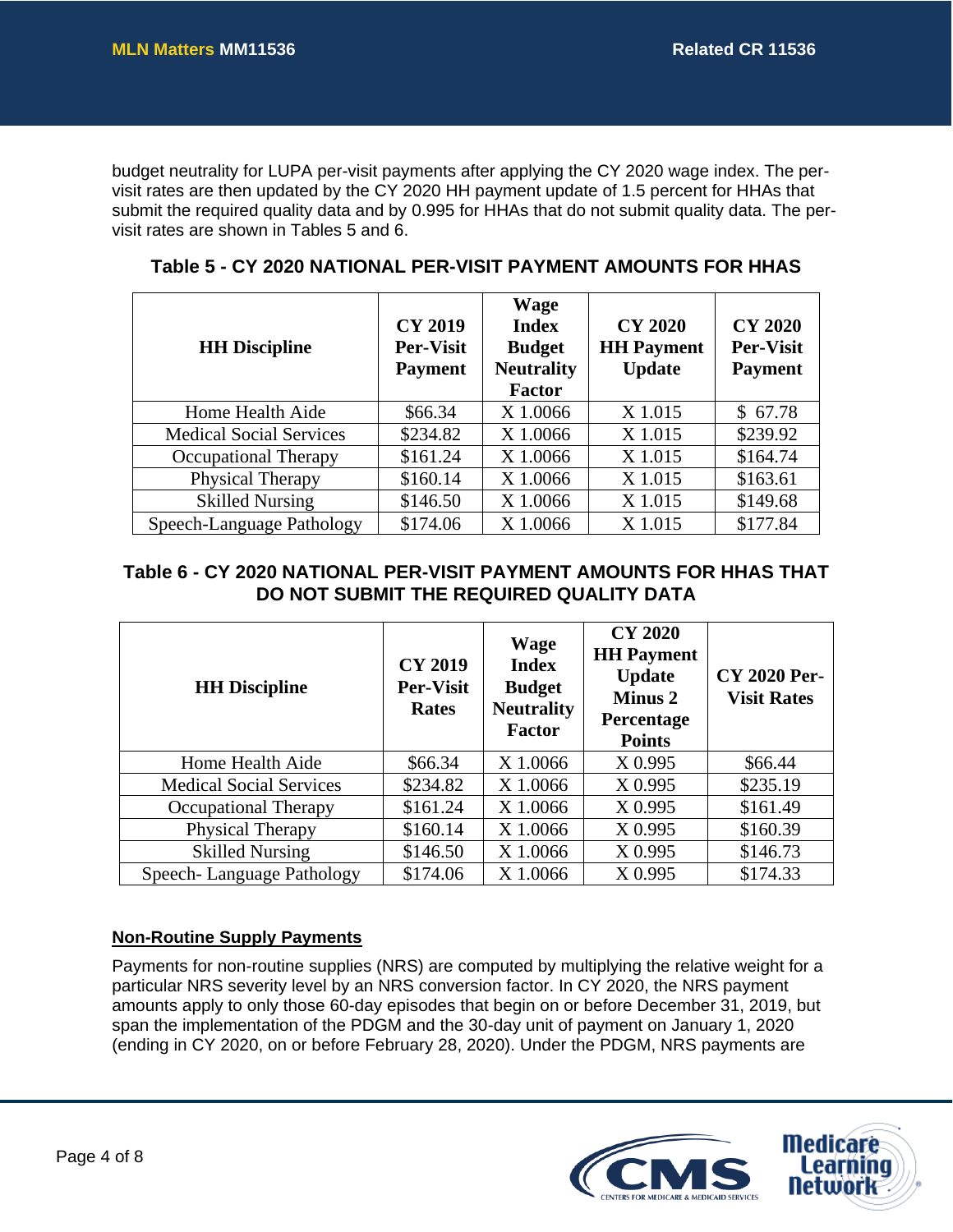included in the 30-day base payment rate. To determine the CY 2020 NRS conversion factors, CMS updates the CY 2019 NRS conversion factor by the CY 2020 HH payment update of 1.5 percent for HHAs that submit the required quality data and by 0.995 for HHAs that do not submit quality data. CMS does not apply any standardization factors as the NRS payment amount calculated from the conversion factor is neither wage nor case-mix adjusted when the final payment amount is computed. The NRS conversion factor for CY 2020 payments for HHAs that do submit the required quality data is shown in Table 7. The payment amounts for the various NRS severity levels are shown in Table 8. The NRS conversion factor for CY 2020 payments for HHAs that do not submit quality data is shown in Table 9 and the payment amounts for the various NRS severity levels are shown in Table 10.

### **Table 7- CY 2020 NRS CONVERSION FACTOR**

| <b>CY 2019 NRS</b>       | <b>CY 2020 HH</b>     | <b>CY 2020 NRS</b>       |
|--------------------------|-----------------------|--------------------------|
| <b>Conversion Factor</b> | <b>Payment Update</b> | <b>Conversion Factor</b> |
| \$54.20                  | X 1.015               | \$55.01                  |

| <b>Severity</b><br>Level | <b>Points (Scoring)</b> | <b>Relative</b><br>Weight | <b>CY 2020 NRS</b><br><b>Payment Amounts</b> |
|--------------------------|-------------------------|---------------------------|----------------------------------------------|
|                          |                         | 0.2698                    | \$14.84                                      |
|                          | 1 to 14                 | 0.9742                    | \$53.59                                      |
|                          | 15 to 27                | 2.6712                    | \$146.94                                     |
|                          | 28 to 48                | 3.9686                    | \$218.31                                     |
|                          | 49 to 98                | 6.1198                    | \$336.65                                     |
|                          | 99+                     | 10.5254                   | \$579.00                                     |

#### **Table 8 - CY 2020 NRS PAYMENT AMOUNTS**

## **Table 9 - CY 2020 NRS CONVERSION FACTOR FOR HHAS THAT DO NOT SUBMIT THE REQUIRED QUALITY DATA**

| <b>CY 2019 NRS</b><br><b>Conversion Factor</b> | <b>CY 2020 HH</b><br><b>Payment Update</b><br><b>Percentage Minus 2</b><br><b>Percentage Points</b> | <b>CY 2020 NRS</b><br><b>Conversion Factor</b> |
|------------------------------------------------|-----------------------------------------------------------------------------------------------------|------------------------------------------------|
| \$54.20                                        | X 0.995                                                                                             | \$53.93                                        |

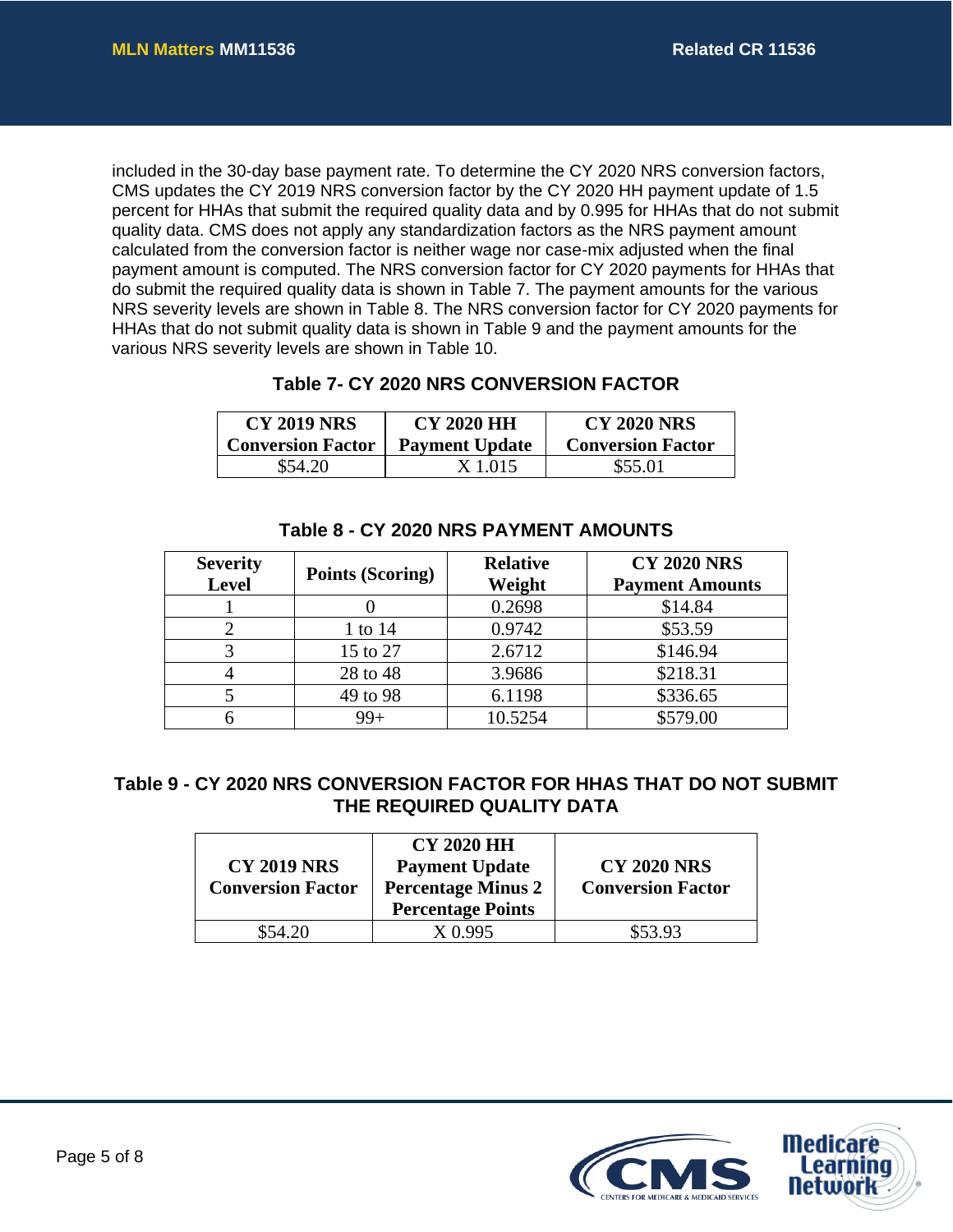### **Table 10 - CY 2020 NRS PAYMENT AMOUNTS FOR HHAS THAT DO NOT SUBMIT THE REQUIRED QUALITY DATA**

| <b>Severity</b><br><b>Level</b> | <b>Points (Scoring)</b> | <b>Relative</b><br>Weight | <b>CY 2020 NRS</b><br><b>Payment</b><br><b>Amounts</b> |
|---------------------------------|-------------------------|---------------------------|--------------------------------------------------------|
|                                 |                         | 0.2698                    | \$14.55                                                |
| 2                               | 1 to 14                 | 0.9742                    | \$52.54                                                |
| F <sub>3</sub>                  | 15 to 27                | 2.6712                    | \$144.06                                               |
| 4                               | 28 to 48                | 3.9686                    | \$214.03                                               |
|                                 | 49 to 98                | 6.1198                    | \$330.04                                               |
| 6                               | $99+$                   | 10.5254                   | \$567.63                                               |

#### **Rural Add-On Provision**

In the CY 2019 HH PPS final rule (83 FR 56443), CMS finalized policies for the rural add-on payments for CY 2019 through CY 2022, in accordance with section 50208 of the BBA of 2018. The CY 2019 HH PPS proposed rule (83 FR 32373) described the provisions of the rural add-on payments, the methodology for applying the new payments, and outlined how CMS categorized rural counties (or equivalent areas) based on claims data, the Medicare Beneficiary Summary File and Census data.

CY 2020 HH PPS payments will be increased by 0.5 percent when services are provided to beneficiaries who reside in rural counties and equivalent areas in the "High utilization" category. CY 2020 HH PPS payments will be increased by 3.0 percent when services are provided to beneficiaries who reside in rural counties and equivalent areas in the "Low population density" category. CY 2020 HH PPS payments will be increased by 2.0 percent when services are provided to beneficiaries who reside in rural counties and equivalent areas in the "All other" category.

The HH PRICER module, located within the CMS claims processing system, will increase the final CY 2020 60-day and 30-day base payment rates by the appropriate rural add-on percentage prior to applying any case-mix and wage index adjustments.

#### **Outlier Payments**

The fixed dollar loss (FDL) ratio and the loss-sharing ratio used to calculate outlier payments must be selected so that the estimated total outlier payments do not exceed the 2.5 percent aggregate level (as required by section 1895(b)(5)(A) of the Act). Historically, CMS has used a value of 0.80 for the loss-sharing ratio which CMS believes, preserves incentives for agencies to attempt to provide care efficiently for outlier cases. With a loss-sharing ratio of 0.80, Medicare pays 80 percent of the additional estimated costs above the outlier threshold amount. No changes were made to the loss-sharing ratio of 0.80 for CY 2020.

For CY 2020, the FDL ratio for 60-day episodes that span the implementation date of the PDGM will remain 0.51. The FDL ratio for 30-day periods of care in CY 2020 is 0.56. In the CY 2017 HH PPS final rule (81 FR 76702), CMS finalized changes to the methodology used to calculate outlier payments, using a cost-per-unit approach rather than a cost-per-visit approach. This

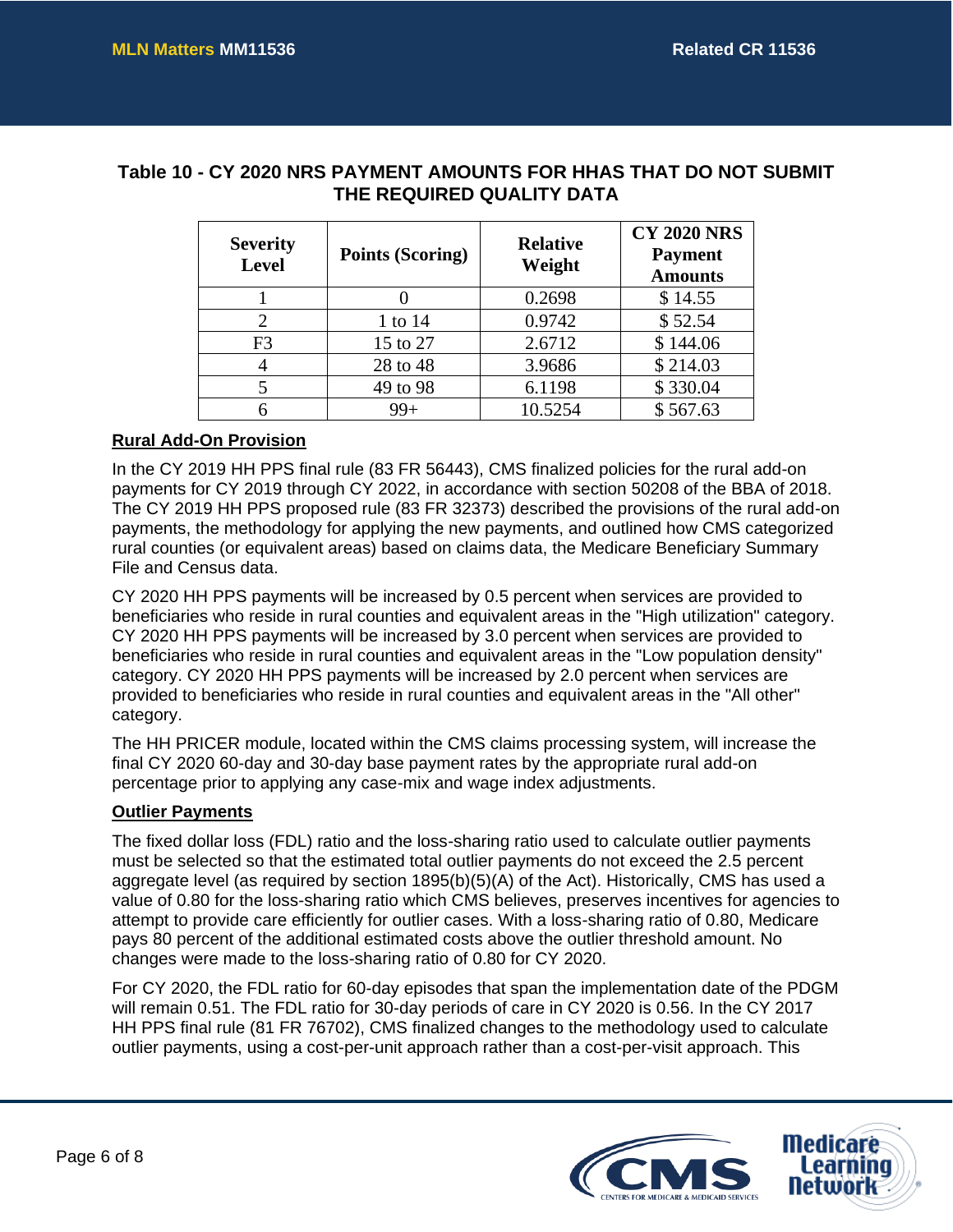change in methodology allows for more accurate payment for outlier episodes, accounting for both the number of visits during an episode of care and also the length of the visits provided. Using this approach, CMS now converts the national per-visit rates into per 15-minute unit rates. These per 15-minute unit rates are used to calculate the estimated cost of an episode to determine whether the claim will receive an outlier payment and the amount of payment for an episode of care. The cost-per-unit payment rates used for the calculation of outlier payments are in Table 11.

| <b>OUTLIER PAYMENTS</b> |                  |                             |  |
|-------------------------|------------------|-----------------------------|--|
|                         | For HHAs that DO | <b>For HHAs that DO NOT</b> |  |

**Table 11 - COST-PER-UNIT PAYMENT RATES FOR THE CALCULATION OF** 

|                                |                                               | For HHAs that DO<br><b>Submit the Required</b><br><b>Quality Data</b> |                                                    | For HHAs that DO NOT<br><b>Submit the Required</b><br><b>Quality Data</b> |                                                    |
|--------------------------------|-----------------------------------------------|-----------------------------------------------------------------------|----------------------------------------------------|---------------------------------------------------------------------------|----------------------------------------------------|
| <b>HH</b> Discipline           | Average<br><b>Minutes</b><br><b>Per-Visit</b> | <b>CY 2020</b><br><b>Per-Visit</b><br><b>Payment</b>                  | Cost-per-<br>unit $(1 \text{ unit}$<br>15 minutes) | <b>CY 2020</b><br><b>Per-Visit</b><br><b>Payment</b>                      | Cost-per-<br>unit $(1 \text{ unit}$<br>15 minutes) |
| Home Health Aide               | 63.0                                          | \$67.78                                                               | \$16.14                                            | \$66.44                                                                   | \$15.82                                            |
| <b>Medical Social Services</b> | 56.5                                          | \$239.92                                                              | \$63.70                                            | \$235.19                                                                  | \$62.44                                            |
| Occupational Therapy           | 47.1                                          | \$164.74                                                              | \$52.46                                            | \$161.49                                                                  | \$51.43                                            |
| Physical Therapy               | 46.6                                          | \$163.61                                                              | \$52.66                                            | \$160.39                                                                  | \$51.63                                            |
| <b>Skilled Nursing</b>         | 44.8                                          | \$149.68                                                              | \$50.12                                            | \$146.73                                                                  | \$49.13                                            |
| Speech-Language<br>Pathology   | 48.1                                          | \$177.84                                                              | \$55.46                                            | \$174.33                                                                  | \$54.36                                            |

#### **Split Percentage Payment**

Medicare makes a split percentage payment for most HH PPS episodes/periods. The first payment is in response to a Request for Anticipated Payment (RAP), and the last in response to a claim. Added together, the first and last payment equals 100 percent of the permissible payment for the episode. The current split percentage payments are 60/40 (for initial episodes of care) and 50/50 (for subsequent episodes of care).

For CY 2020, the split-percentage payment for existing HHAs will be reduced to 20 percent in CY 2020 for all 30-day HH periods of care (both initial and subsequent periods of care).

In the CY 2019 HH PPS final rule (83 FR 56628), CMS finalized that newly-enrolled HHAs, that is HHAs certified for participation in Medicare effective on or after January 1, 2019, will not